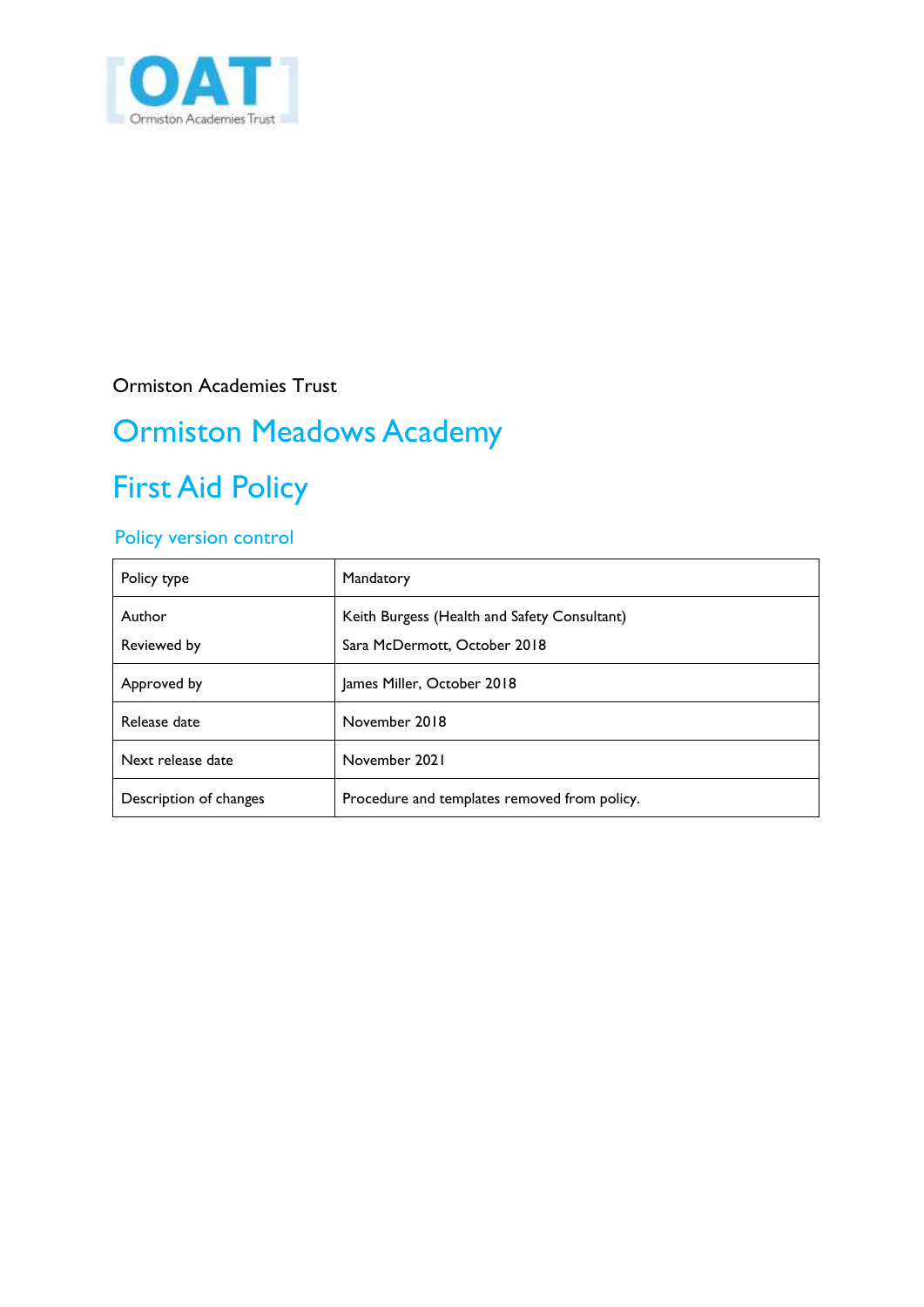

## **Contents**

|    | 1. Introduction and Context                                                | 3              |
|----|----------------------------------------------------------------------------|----------------|
| 2. | Scope                                                                      | 3              |
| 3. | Definitions                                                                | 3              |
| 4. | Responsibilities                                                           | 3              |
|    | 4.1 Responsibilities of the Principal                                      | 3              |
|    | 4.2 Responsibilities of Facilities/Site Manager                            | 4              |
|    | 4.3 Responsibilities of First Aiders                                       | $\overline{4}$ |
|    | 4.4 Responsibilities of other staff, pupils, contractors and visitors      | 4              |
|    | 4.5 Responsibilities of the Ormiston Academy Trust Health & Safety Officer | $\overline{4}$ |
| 5. | Procedure                                                                  | 4              |
| 6. | Related documents                                                          | 5              |
| 7. | Monitoring and review                                                      | 5              |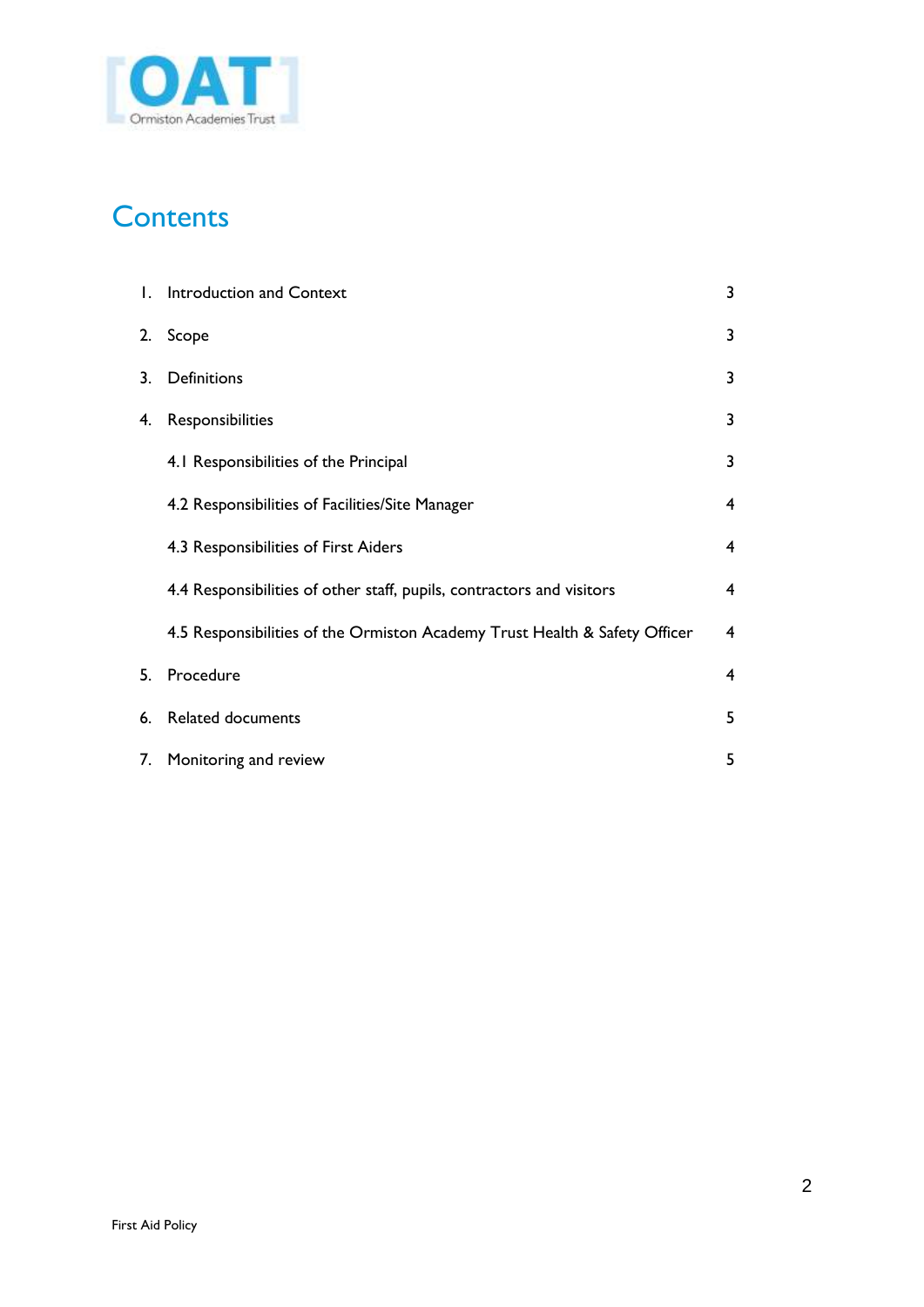

### 1. Introduction and Context

The academy is committed to providing first aid provision in order to deal with accidents and incidents affecting employees, children and visitors. Every reasonable precaution will be taken to ensure the safety and wellbeing of all staff and pupils.

The aims of this policy are to:

- Ensure that the academy has adequate, safe and effective first aid provision in order that every pupil, member of staff and visitor to be well looked after in the event of any illness, accident or injury; no matter how major or minor
- Ensure that all staff and pupils are aware of the procedures in the event of any illness, accident or injury
- Ensure that medicines are only administered at the academy when express permission has been granted for this
- Ensure that all medicines are appropriately stored
- Promote effective infection control.

## 2. Scope

This policy is applicable to all full-time, part-time and supply staff, pupils, contractors, volunteers and work placement pupils and to all OAT academies.

### 3. Definitions

First Aid: "The initial assistance given to any person suffering a sudden illness or injury, with care provided to preserve life, prevent the condition from worsening, or to promote recovery."

First Aider: "Someone who has been given the appropriate formal training to enable them to give immediate help in an emergency"

RIDDOR: "The Reporting of Injuries, Diseases and Dangerous Occurrences Regulations 2013 (RIDDOR)"

HSE: "The Health & Safety Executive – a government body responsible for the encouragement, regulation and enforcement of workplace health, safety and welfare in Great Britain"

## 4. Responsibilities

#### 4.1 Responsibilities of the Principal

The Principal has the overall responsibility to ensure that appropriate and sufficient arrangements are in place to enable prompt action to be taken in the event of any medical emergency, accident or illness. This includes ensuring that sufficient time and resources are allocated to enable this to happen such as:

- Ensuring that sufficient numbers of competent trained first aiders are available, at all times, within the academy.
- Ensuring that sufficient facilities are available on site (e.g. First aid room, equipment and supplies).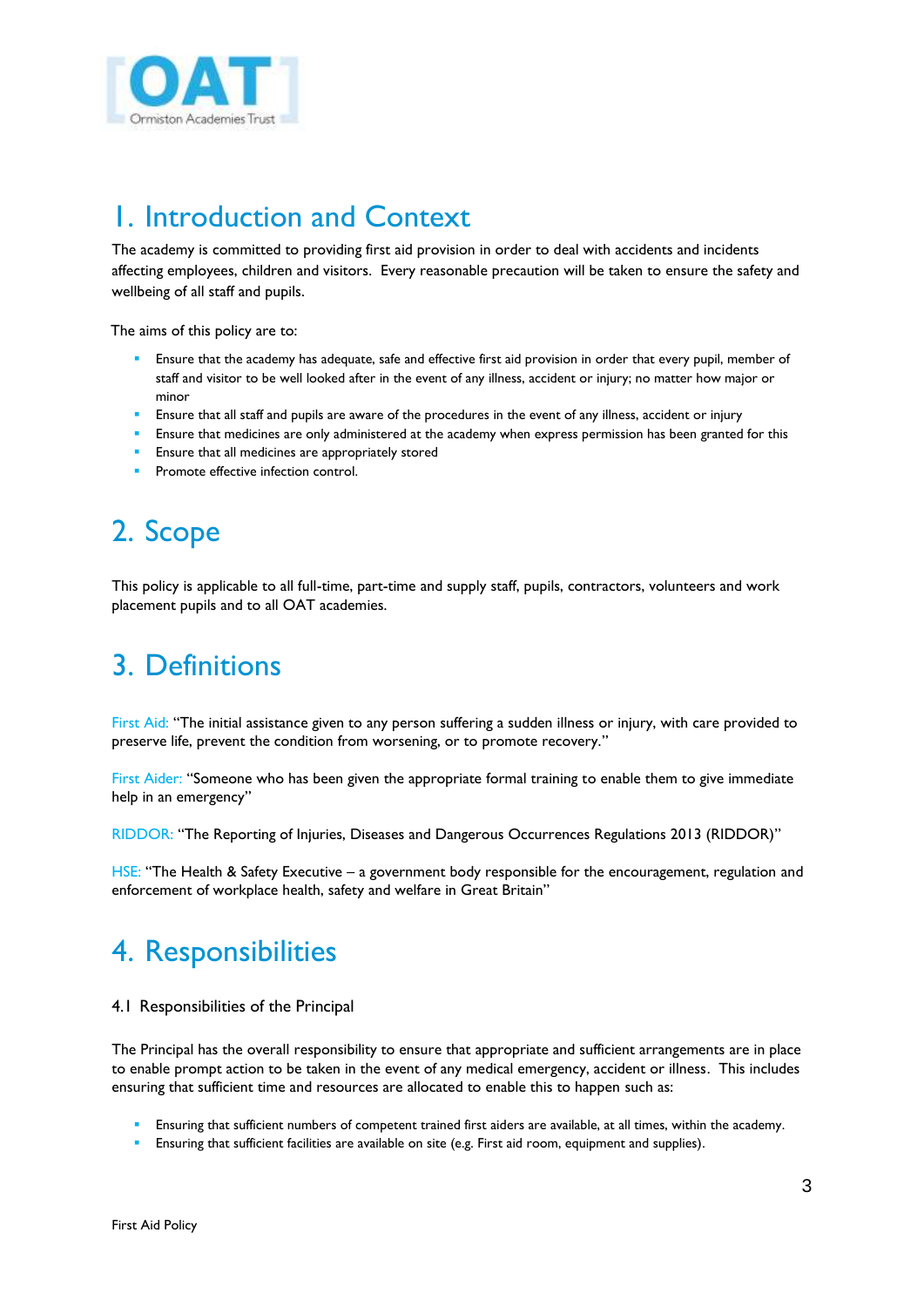

#### 4.2 Responsibilities of the Facilities/Site Manager

The Facilities/Site Manager will:

- **Ensure that adequate stocks of first aid equipment is available at all time**
- **Arrange training for staff members to become/remain qualified First Aiders**
- Ensure adequate signage is provided to enable people to easily recognise and locate both First Aiders and first aid equipment.

#### 4.3 Responsibilities of First Aiders

First Aiders will:

- Respond to an emergency situation when requested
- Regularly check first aid boxes to ensure that they are suitably stocked
- Ensure that all accidents are recorded and reported to the senior management team and OAT.
- Ensure that their First Aid qualification remains up to date.

#### 4.4 Responsibilities of all other staff, pupils, contractors and visitors

All other staff, pupils, contractors and visitors will:

Ensure that they are aware the local procedure to summon first aid assistance when required.

#### 4.5 Responsibilities of the OAT Health and Safety Officer (H&SO)

The Health and Safety Officer will:

- **Provide advice, guidance and training, where necessary, to anyone involved in the risk assessment process.**
- **Monitor all accidents reports centrally**
- Report any serious accidents, where relevant under RIDDOR to the HSE.

## 5. Procedure

Nothing in this policy should affect the ability of any person to contact the emergency services in the event of a medical emergency. For the avoidance of doubt, staff should dial 999 for the emergency services in the event of a medical emergency before implementing the terms of this policy and make clear arrangements for liaison with ambulance services on the academy site.

#### 5.1 Consent

Parents will be asked to complete and sign a medical consent form when their child is admitted to the academy, which includes emergency numbers, details of allergies and chronic conditions, and consent for the administration of emergency first aid – these forms will be updated periodically.

A list of emergency contact details will be kept at reception/admin office.